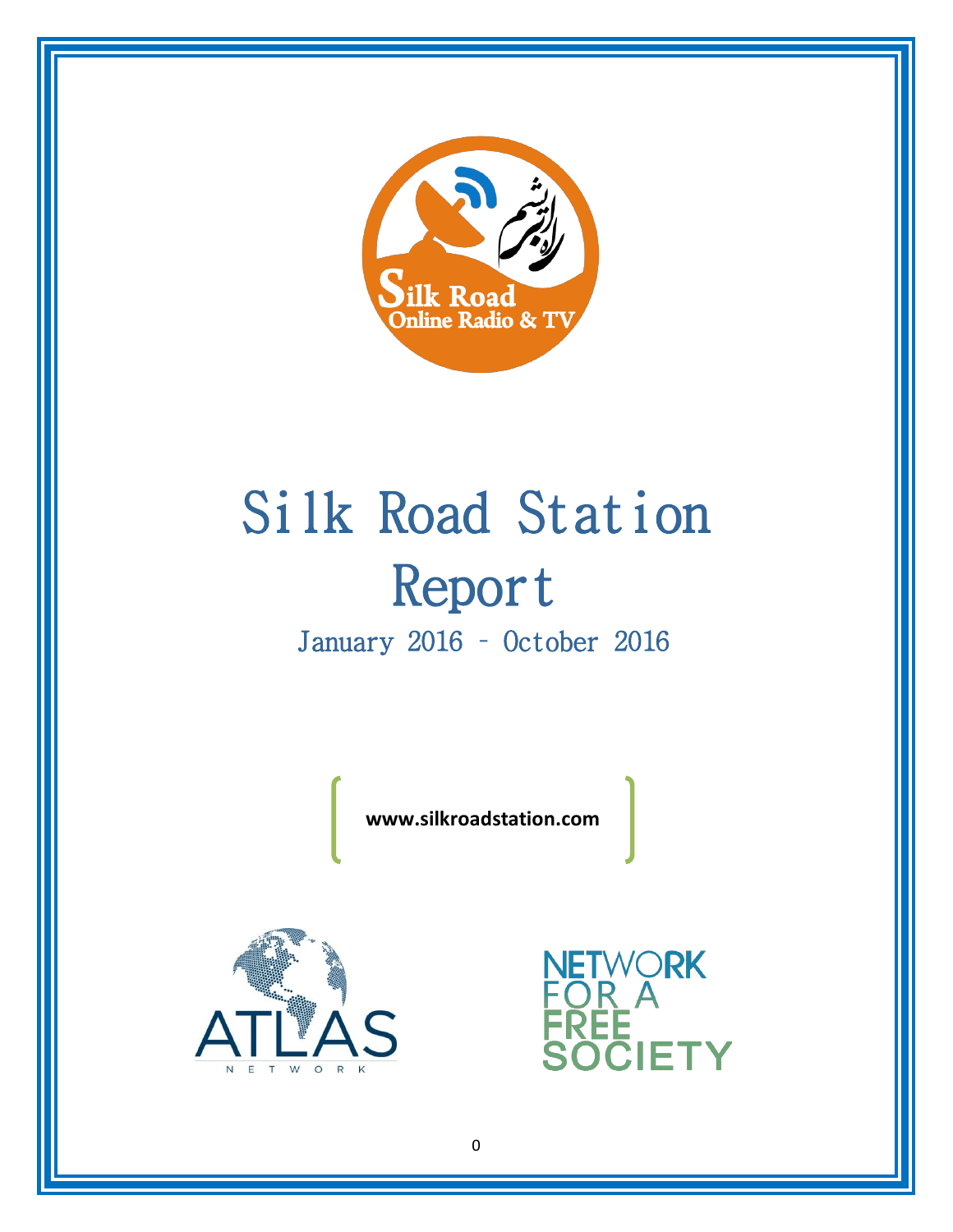# **Silk Road Station details of the 2016's main initiatives**:

# ¾ **Silk Road Online Radio & TV**

The Silk Road Station is an initiative of AELSO by support of Network for a Free Society & Atlas foundation that launched on 2015 as one of the productive way to reach communities, youth groups, business community and all citizens and liberty lovers across the world.

The main idea of the Silk Road Station is to promote free society values.

During 2015 (Oct- Dec) 35 divers radio programs have been designed in consultancy of Afghan & International scholars which all of them are focused to how we can more effectively spread the ideas of liberty.

Each of the programs of the Station has a special title and covers particular topic for discussions and broadcasting 2 times programs are 40 % Pashto, 40 % Dari and 20 % in English language. The mobile apps of the station are available on App Store and Google Store for smart phones which everyone can download it freely and listen to the programs.

# **Below is a short description of our activities from January 2016 – October 2016:**

# **1- Descriptions of ongoing programs:**

Fortunately due to Afghan youth libertarians interest for working and spreading the free society values in the country the numbers of programs have been increased from 35 to 38, which aim of all these programs is to spread & educate Afghan nation and the Persian language speakers across the world on the values & philosophies of libertarian ideas; specially Human rights, good governance, women rights, limited government, free market economy and other values related to the ideas of a free society Including topics on compatibility of Islam with market economy and free society values.

Most of the programs are being presented in national languages of the country (Dari & Pashto) and fortunately it's mentionable that on the last six months of 2016 we could find the opportunity to work on the concept of four international radio programs to connect a huge number of libertarians from all around the world to share their ideas and thoughts regarding free society values.

This is to acknowledge that concept of all four mentioned international programs is ready to be presented on  $10^{th}$  December of 2016.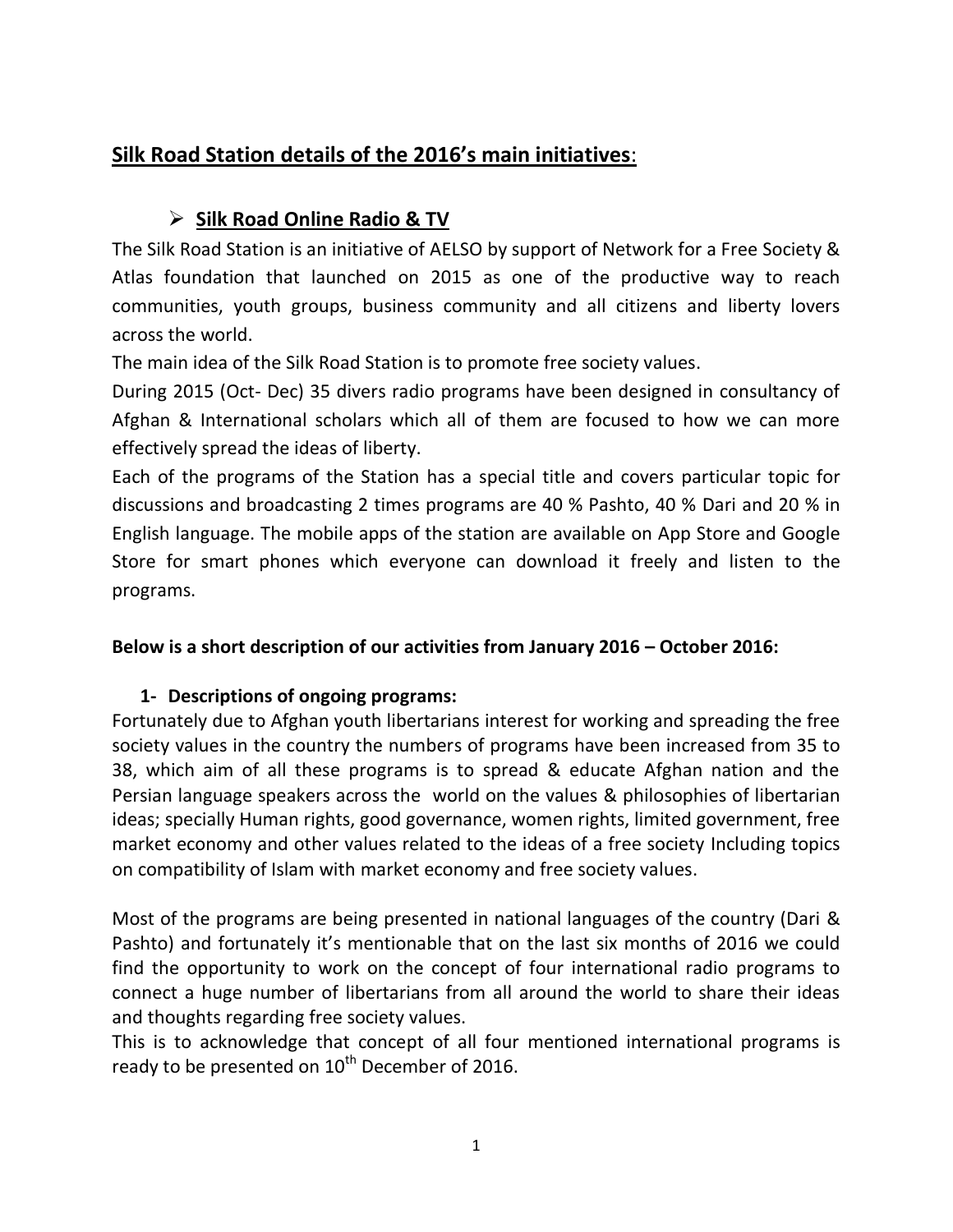It's mentionable that one of the new initiatives of Silk Road Station team on 2016 is producing Persian audio books of four libertarian books which AELSO already published them for the first time in Afghanistan.

### **The books are as below:**

- 1- Morality of Capitalism (Tom G. Palmer)
- 2- Capitalism and Freedom (Milton Friedman)
- 3- What is seen and What is not seen & the Law ( Frederic Bastiat)
- 4- Common Sense Economics (James D. Gowartney, Richard L. Stroup, Dwight R. Lee)

We are still working on recording of these 4 books and hopefully two of these audio books will be published at the end of 2016.

We are sure that this initiative of producing Audio Libertarian Books will be more effective on the knowledge of these books not only in Afghanistan even in Iran and all Persian worlds.

# **2- Listeners of the Station:**

As we all know that Afghanistan is a conservative society and there are many extremist groups which they are against individual freedom and other free society values therefore working for ideas of free society values is very challenging that need considering the situation and challenges exist around us.

As per our previous statistics from the established date of the station up to end of 2015 the number of listeners was almost  $400 - 600$  per day,  $2800 - 4200$  per week and  $12000$ – 18000 per month**.**

The latest statistics show that the number of listeners due to hard working of our team and young volunteer groups has been increased as below:

850 – 1000 Daily Listeners, 5950 – 7000 Weekly Listeners, 25500 - 30000 Monthly Listeners and this is to let you know that the number of all listeners on last 10 months of 2016 (January – October) is around **300000**.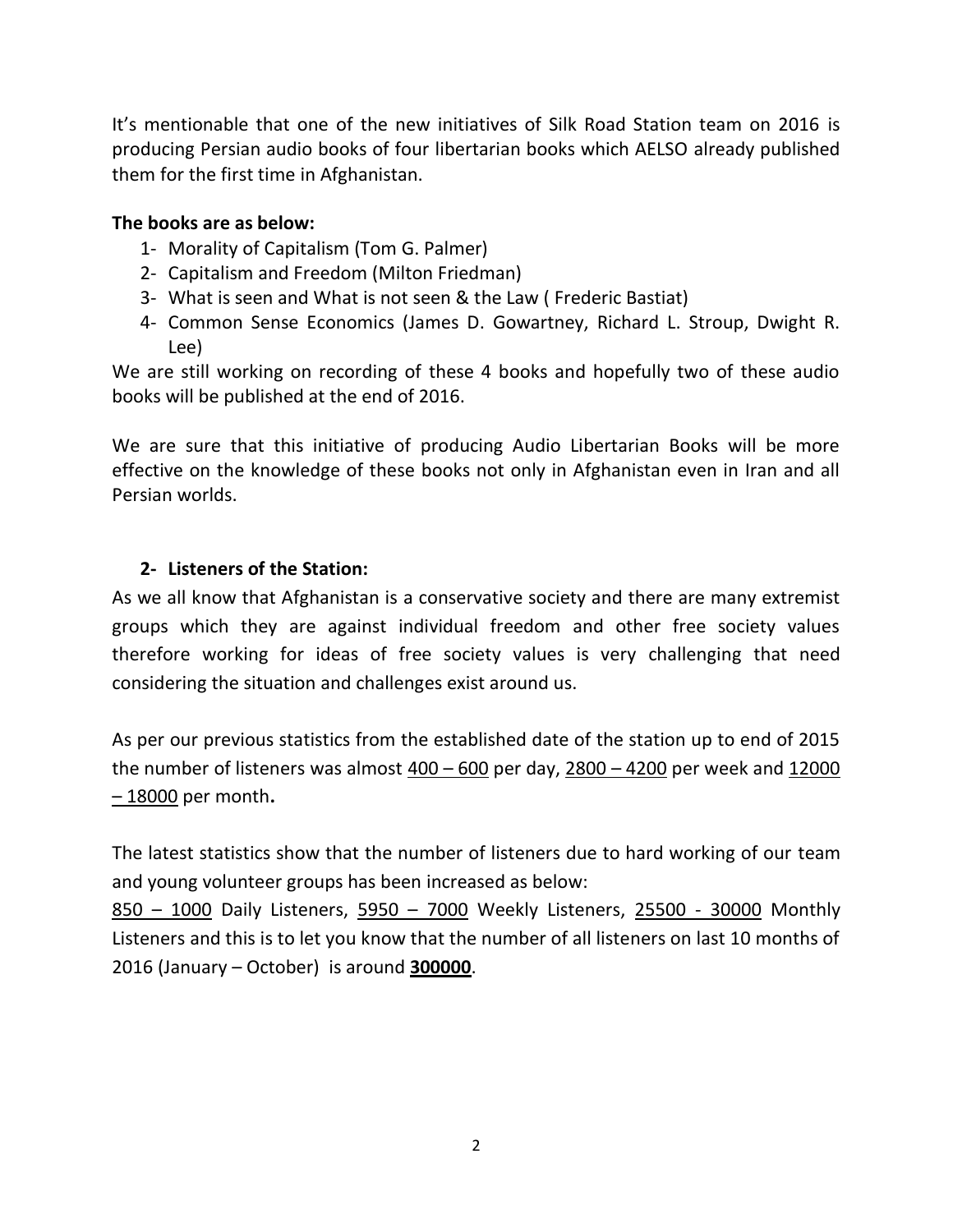Our online statistics shows that the above mentioned number **(300000 Listeners)** is divided as below:

| No. | <b>Continents</b> | <b>Statistics (Percent)</b> |
|-----|-------------------|-----------------------------|
|     | Asia              | 77 %                        |
|     | Europe            | 13 %                        |
|     | America           | 10%                         |

# **3- Our Volunteer Groups:**

Due to hard working of Afghanistan Economic & Legal Studies Organization (AELSO) and Silk Road Station directorate board members we could promote the volunteerism culture very well among young generation of Afghanistan.

So, these hard working of AELSO and Silk Road Station board members motivated many of Afghan young people to come and join with us to spread and work as volunteers for promoting individual freedom and other values of free society in Afghanistan.

Fortunately the number of our volunteer groups rather than 2015 has been increased from 88 up to 115 individuals, which all of them are very committed to work for peace, liberty and other values of a free society.

These 115 people are civil society and human rights activists, journalists, lawyers, university students, policy makers.

Beside this that these young people are working as volunteer in Silk Road Station, we have designed many opportunities and workshops for them to be trained properly about the ideas and philosophies of liberty in the country and become active Afghan libertarians in the future.

Currently a group of young Afghan people both from males and females are under the training.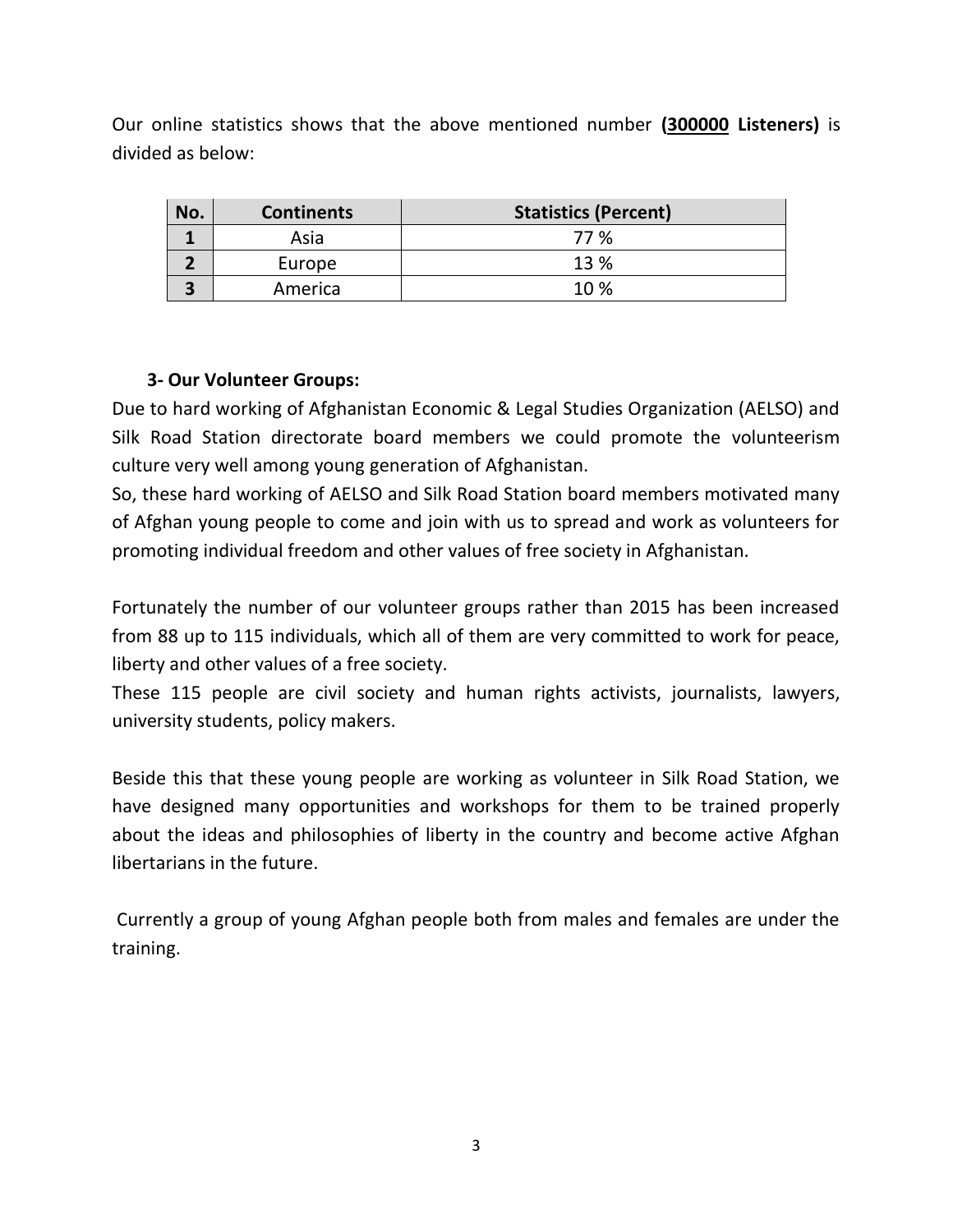



Volunteer Groups **During running of the programs** Volunteer Groups









Silk Road Station Team **During weekly meetings** Silk Road Station Technician Room

# **Before having the conclusion of our 10 months efforts in Silk Road Station (January – October), it's good to mention our challenges:**

#### ¾ **Security Challenges:**

Security and growing of extremist groups in the country such is ISIS is one of our big challenges.

#### ¾ **Financial Challenges:**

As we are a non-profit organization and we don't have any income from our activities thus we are facing so many financial challenges.

#### ¾ **Capacity Building Challenges:**

We don't have enough financial and developing sources for capacity building of our team, and we kindly ask from our partners to provide us, trainings and seminars outside the country.